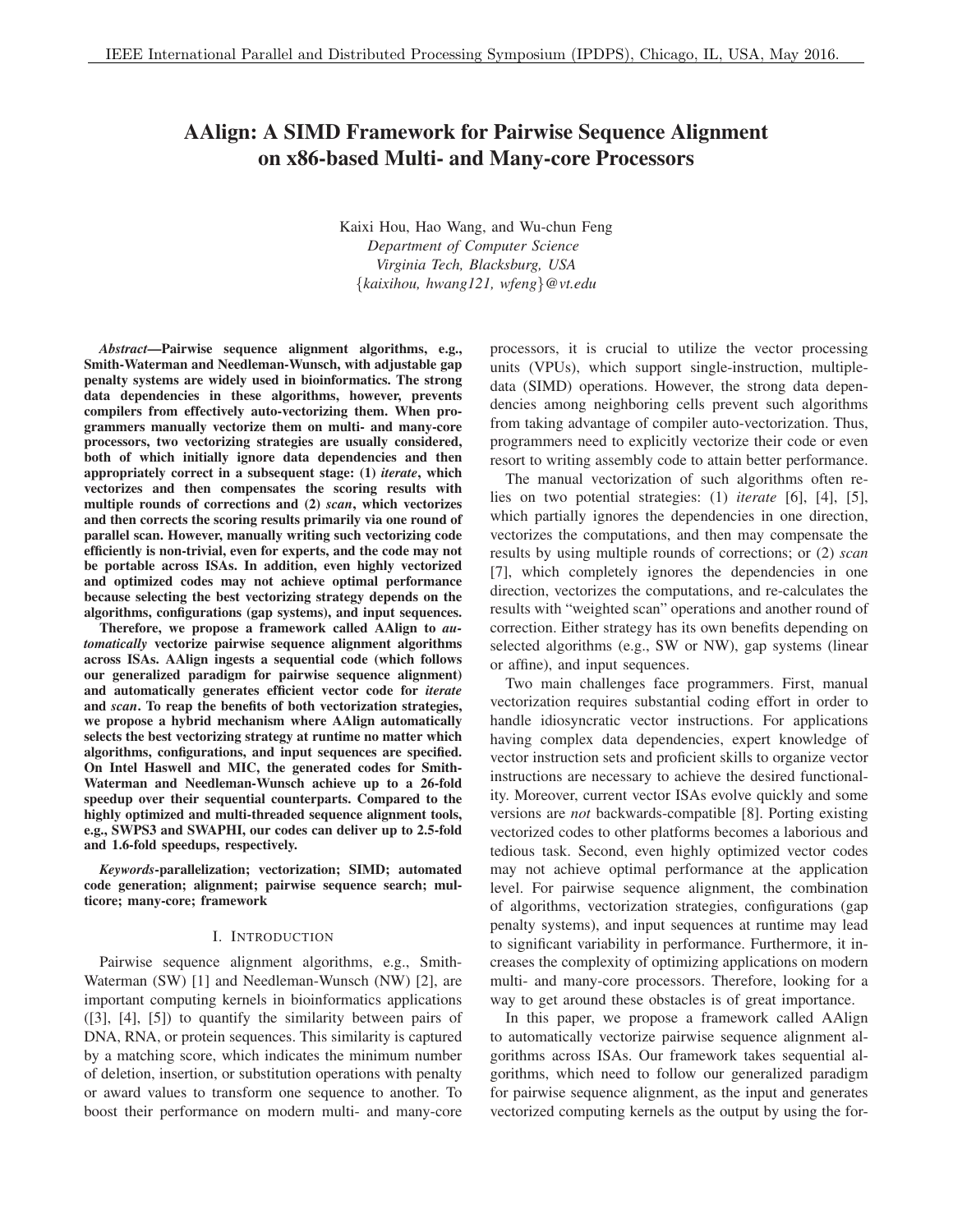malized vector code constructs and linking to the platformspecific vector primitives. Two vectorizing strategies are formalized as "striped-iterate" and "striped-scan" in our framework. In addition, we propose a hybrid approach that automatically switches between striped-iterate and stripedscan vectorization based on the context at runtime, which in turn provides better performance than past approaches.

The major contributions of our work are three-fold. First, we propose the AAlign framework, which can automatically generate parallel codes for pairwise sequence alignment via a combination of algorithms, vectorizing strategies, and configurations. Second, we show that the existing vectorizing strategies cannot always deliver optimal performance even when the codes are highly vectorized and optimized. As a result, we design a hybrid approach that takes advantage of two vectorizing strategies: iterate and scan. Third, using AAlign, we generate various parallel codes for the different combinations of algorithms (SW and NW), vectorizing strategies (striped-iterate, striped-scan, and hybrid), and configurations (linear and affine gap penalty systems) on two x86-based platforms, i.e., Advanced Vector eXtension (AVX2)-supported multicore and Initial Many Core Instruction (IMCI)-supported manycore.

We conduct a series of evaluations of the generated vector codes. Compared to the optimized sequential codes on the Haswell CPU, our codes using striped-scan vectorization can deliver 4.0-fold to 6.2-fold speedup, while using stripediterate vectorization, our codes can provide 4.7-fold to 10.0 fold speedup. The vectorized codes also show performance benefit on Intel MIC and can achieve 9.1-fold to 16.0 fold speedup using striped-scan and 9.5-fold to 25.9-fold speedup using striped-iterate over the optimized sequential counterparts, respectively. We also compare our proposed hybrid approach with striped-iterate and striped-scan vectorization and show that our hybrid approach can achieve better performance on both platforms. Next, after wrapping our vector codes with multi-threading, we compare our hybrid approach to highly optimized sequence alignment tools, i.e., SWPS3 [4] on CPU and SWAPHI [5] on MIC. When aligning query sequences to an entire database, our codes achieve up to a 2.5-fold speedup over SWPS3 on CPU and 1.6-fold speedup over SWAPHI on MIC.

#### II. BACKGROUND

This section provides a brief overview of (1) the vector ISAs of x86-based processors for both CPU and MIC and (2) the pairwise sequence alignment algorithms.

#### *A. Vector ISA*

Modern x86-based processors (e.g., CPU and MIC) are equipped with vector processing units (VPUs). These VPUs can carry out a single operation over a set of data simultaneously. Alongside, the vector ISA provides an abundant set of instructions and continues to evolve and expand to provide additional functionality, e.g., Advanced Vector Extensions (AVX), Initial Many Core Instructions (IMCI), and the incoming AVX-512 [9]. Meanwhile, the vector width has also extended from 128 bits (4 floats) to 256 bits (8 floats) to current 512 bits (16 floats), improving the throughput of systems and offering potential benefits for applications. In this paper, we focus on AVX2 and IMCI.

AVX2 Instructions: The width of AVX2 registers is 256 bits, consisting of two 128-bit lanes. The ISA is available since the Haswell architecture. AVX2 expands most vector integer SSE and AVX instructions to 256 bits and supports variable-length integers. In addition, AVX2 introduces gather, cross-lane permute and per-element shift instructions.

IMCI Instructions: The width of IMCI registers is 512 bits in four 128-bit lanes. IMCI works on the Knights Corner MIC architecture. Although IMCI provides additional functionality, e.g., scatter, gather, reduce, etc., it does not support previous vector ISAs, e.g., SSE and AVX. Because IMCI does not support 8-bit or 16-bit integers, we only consider 32-bit integers on IMCI in this paper.

#### *B. Pairwise Sequence Alignment Algorithms*

Algorithms for pairwise sequence alignment aim to quantify the best-matching score between two input sequences of DNA, RNA, or proteins. Specifically, the alignment uses the edit distance to describe how to transform one sequence into another by using a minimum number of predefined operations, including insertion, deletion, and substitution, along with an associated penalty or award. A common technique leverages dynamic programming, which uses tabular computations as shown in Fig. 1. If the input sequences are query  $Q_m$  with m characters and subject  $S_n$  with n characters, we need a  $m * n$  table T, and every cell  $T_{i,j}$  in the table stores the optimal score of matching the substring  $Q_i$  and  $S_i$ . To assist in the computation, we define three additional tables:  $L_{i,j}$ ,  $U_{i,j}$ ,  $D_{i,j}$  denoting the optimal scores of matching with substring  $Q_i$  and  $S_j$  but ending with the insertion, deletion, and substitution, respectively. We can derive:

$$
T_{i,j} = max(L_{i,j}, U_{i,j}, D_{i,j})
$$
\n(1)

Fig. 1 also shows the data dependencies. Visually,  $L_{i,j}$ ,  $U_{i,j}$ ,  $D_{i,j}$  rely on its left, upper, diagonal neighbors. Although the algorithm takes  $O(m * n)$  time and space complexity, we use a double-buffering technique, as shown by the two solid rectangles in the figure, to address the former while lowering the space complexity to  $O(m)$ , assuming the computation goes along the  $Q_m$ .

There are two major classes of pairwise sequence alignment algorithms: local alignment and global alignment. For the former, the Smith-Waterman (SW) algorithm [1] can quantify the optimal match with respect to partial (local) regions. For the latter, the Needleman-Wunsch (NW) algorithm [2] can find the best-matching score over entire sequences. Both algorithms have multiple variants by using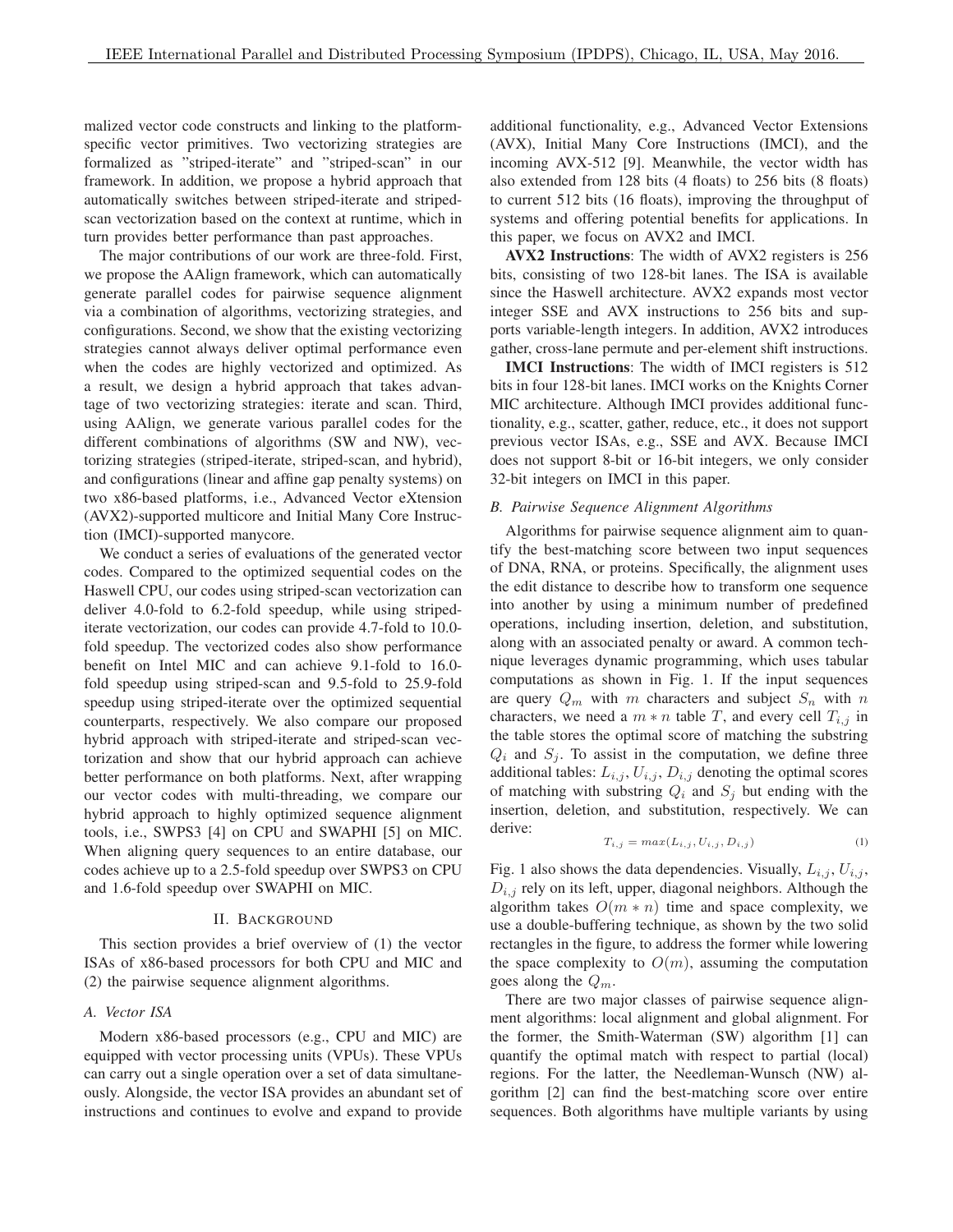

Figure 1: Data dependencies in the alignment algorithms using dynamic programming

linear or affine gap penalties. In Sec. IV, we show a generalized paradigm for pairwise sequence alignment algorithms.

# III. CHALLENGES

Alg. 1 shows the sequential code of SW with an affine gap penalty. Though writing the sequential code is relatively simple, vectorizing such an algorithm is non-trivial due to the strong data dependencies among the neighbors shown in Fig. 1.

|                | <b>Algorithm 1:</b> Sequential Smith-Waterman following the paradigm (Sec. IV)              |  |  |  |  |  |  |  |  |
|----------------|---------------------------------------------------------------------------------------------|--|--|--|--|--|--|--|--|
|                | /* $GAP_{OPEN}$ and $GAP_{EXT}$ are constants; BLOSUM62 is a                                |  |  |  |  |  |  |  |  |
|                | substitution matrix; ctoi is a user-defined function                                        |  |  |  |  |  |  |  |  |
|                | to map given character to the index number in the                                           |  |  |  |  |  |  |  |  |
|                | substitution matrix<br>$\star$ /                                                            |  |  |  |  |  |  |  |  |
|                | 1 for $i \leftarrow 0$ ; $i < n+1$ ; $i++$ do                                               |  |  |  |  |  |  |  |  |
|                | 2 $T_{0,i} = U_{0,i} = L_{0,i} = 0;$                                                        |  |  |  |  |  |  |  |  |
|                | 3 for $i \leftarrow 0$ ; $i < m+1$ ; $i++$ do                                               |  |  |  |  |  |  |  |  |
|                | $T_{i,0} = U_{i,0} = L_{i,0} = 0;$                                                          |  |  |  |  |  |  |  |  |
|                | 5 for $i \leftarrow 1$ ; $i < n+1$ ; $i++$ do                                               |  |  |  |  |  |  |  |  |
| 6              | for $j \leftarrow 1$ ; $j < m+1$ ; $j++$ do                                                 |  |  |  |  |  |  |  |  |
| $\overline{7}$ | $L_{i,j} = max(L_{i-1,j} + \text{GAP}_{\text{EXT}}, T_{i-1,j} + \text{GAP}_{\text{OPEN}});$ |  |  |  |  |  |  |  |  |
| 8              | $U_{i,j} = max(U_{i,j-1} + \text{GAP}_{\text{EXT}}, T_{i,j-1} + \text{GAP}_{\text{OPEN}});$ |  |  |  |  |  |  |  |  |
| 9              | $D_{i,j} = T_{i-1,j-1} + BLOSUM62_{ctoi(Q_{i-1}),ctoi(S_{i-1})};$                           |  |  |  |  |  |  |  |  |
| 10             | $T_{i,j} = max(0, L_{i,j}, U_{i,j}, D_{i,j});$                                              |  |  |  |  |  |  |  |  |
| 11             | // resultant score is the maximum value in T                                                |  |  |  |  |  |  |  |  |

In Sec. I, we introduced two vectoring strategies to reconstruct the data dependencies. Here we describe the major differences between the two vectorizing strategies: (1) *iterate* [6], which partially ignores the vertical dependencies in Fig. 1, and processes the vertical cells simultaneously along the column<sup>1</sup> and (2) *scan* [7], which **completely** ignores the vertical dependencies at the beginning. The vertical cells can be processed in a SIMD way, giving us the preliminary results. After that, a parallel max-scan operation is conducted on the preliminary results, and the scan results are applied to correct the results in another round of computation. The fundamental difference in these two strategies is in the correction. While *iterate* may not need any correction or will finish the correction with one or several steps of re-computations, *scan* will always take two rounds of recomputations, i.e., the scan on all vertical cells and then a round of much lighter correction.

Comparing the vector codes in Alg. 2 and Alg.  $3<sup>2</sup>$  to the sequential code in Alg. 1, we see that writing vector codes involves expert knowledge of the algorithms and the platform-specific ISAs, even though the detailed lowlevel intrinsics are hidden by our formalized codes. As a result, the first question we want to answer is whether we can automatically vectorize these types of applications with multiple combinations of parameters.



Figure 2: Example of comparing two vectorizing strategies under various conditions on MIC (the cases are from Sec. VI)

On the other hand, the differences in the two strategies each have their own benefits. Fig. 2 shows our other motivation — because the algorithms, configurations, and input sequences at runtime can affect performance and because no one combination can always provide best performance, the second question is whether we can design a mechanism to automatically select the favorable vectorization strategies at runtime.

#### IV. GENERALIZED PAIRWISE ALIGNMENT PARADIGM

Here we present our generalized paradigm for the pairwise sequence alignment algorithms with adjustable gap penalties. Any sequential codes following the paradigm can be processed by our framework to generate real vector codes.

$$
T_{i,j} = max \begin{cases} 0 & \text{if } \max_{0 \le l < j \left( T_{i,l} + \theta_{i,l} + \sum_{k=l+1}^{j} \beta_{i,k} \right) \\ max_{0 \le l < i \left( T_{l,j} + \theta'_{l,j} + \sum_{k=l+1}^{j} \beta_{k,j} \right) \\ T_{i-1,j-1} + \gamma_{i,j} & \text{if } \min_{j \le l} \left( T_{i,j} + \theta_{i,j} \right) \end{cases} \tag{2}
$$

In the paradigm in Eq.(2), the  $T$  is the working-set table and  $T_{i,j}$  stores the suboptimal score. 0 is optional and used only in local alignment.  $\theta_{i,l}$  ( $\theta'_{l,j}$ ) is the gap penalty of initiating a gap at the position l of  $Q_m$  (S<sub>n</sub>).  $\beta_{i,k}$  ( $\beta'_{k,j}$ ) is the gap penalty of continuing a gap at the position k of  $Q_m$  ( $S_n$ ).  $\gamma_{i,j}$  is the substitution score of matching base j of  $Q_m$  and base i of  $S_n$ . In bioinformatics, the substitution scores are usually from the scoring matrix, such as BLOSUM62. Both  $\theta_{i,l}$  ( $\theta'_{l,j}$ ) and  $\beta_{i,k}$  ( $\beta'_{k,j}$ ) can be configured to be either constants or variables. By using the dynamic programming, one can use three assistant symbols, i.e.,  $U_{i,j}$ ,  $L_{i,j}$ ,  $D_{i,j}$ , to represent the influence from  $T_{i,j}$ 's upper, left, and diagonal

<sup>1</sup>This round of computations only ensures a portion of the results as correct, leading to potentially multiple rounds of corrections.

<sup>&</sup>lt;sup>2</sup>Although we use our formalized codes as the examples, the hand-written vector codes presented in previous research, e.g., [6], are similar to ours.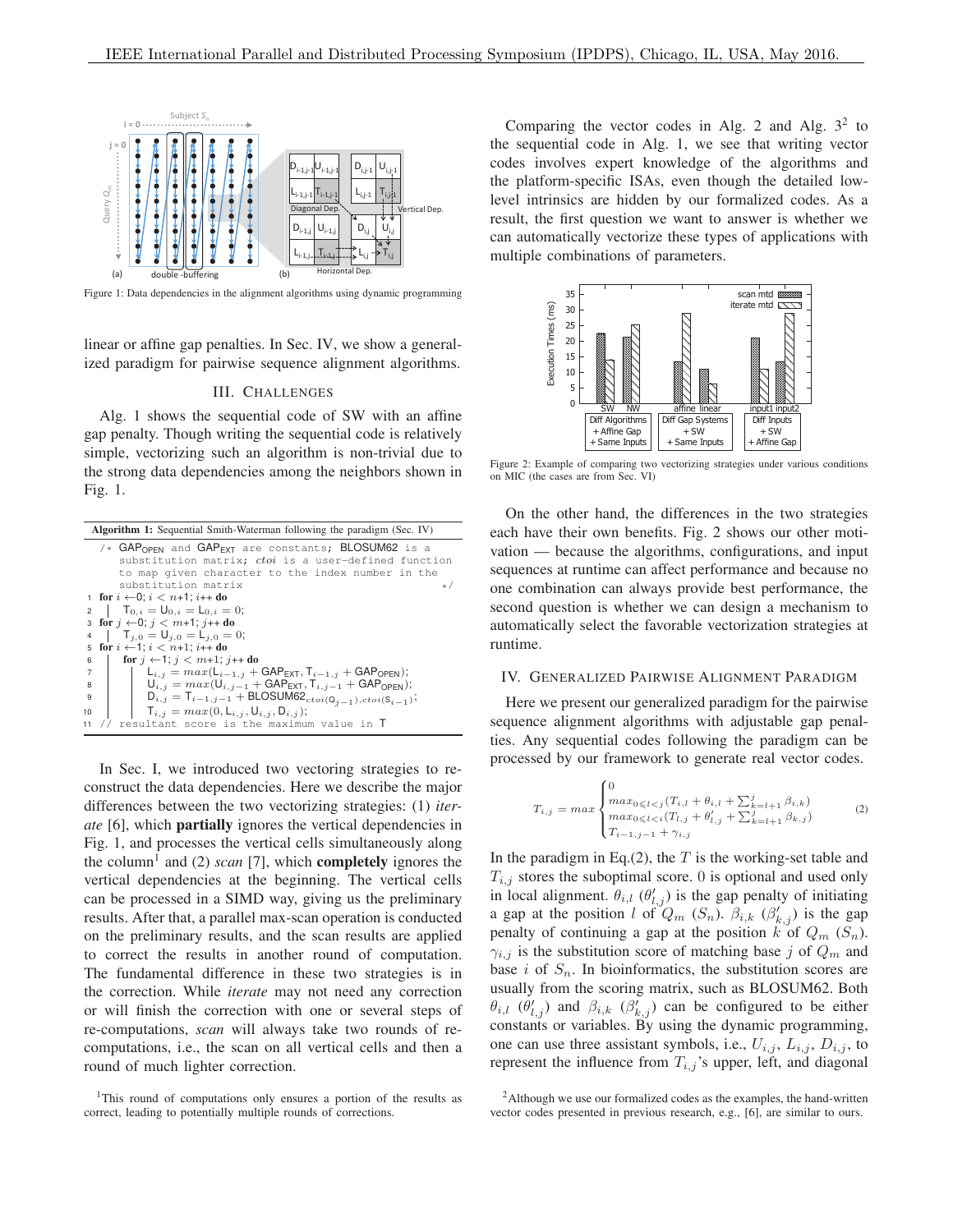neighbors. Therefore, the paradigm is equivalent to Eq.(3-6).

$$
T_{i,j} = max \begin{cases} 0 & U_{i,j} = max \begin{cases} U_{i,j-1} + \beta_{i,j} & (4) \\ U_{i,j} & (3) \\ L_{i,j} & U_{i,j} = max \begin{cases} L_{i-1,j} + \theta_{i,j-1} + \beta_{i,j} & (5) \\ L_{i-1,j} & M_{i-1,j} + \beta'_{i,j} \\ D_{i,j} & D_{i,j} = T_{i-1,j-1} + \gamma_{i,j} \end{cases} & (5) \end{cases}
$$

Now, we can fit the real algorithms into the paradigm.

*Smith-Waterman*: Because it is a local alignment algorithm, we need to keep 0 as the initial. If we simply use the linear gap penalty, the  $\theta_{i,l}$  ( $\theta'_{l,j}$ ) is set to 0 and  $\beta_{i,k}$  ( $\beta'_{k,j}$ ) is the gap penalty value. If we use affine gap penalty, the  $\theta_{i,l}$  $(\theta'_{l,j})$  is the gap open penalty value and  $\beta_{i,k}$  ( $\beta'_{k,j}$ ) is the gap extension penalty value. If these parameters are variables, other gap penalty systems can be used. *Needleman-Wunsch*: Because it is a global alignment algorithm, we don't need the 0. The configuration of other parameters is similar with the SW. Actually, ln. 7 to ln. 10 in Alg. 1 follow the paradigm with necessary initialization codes in ln. 1 to ln. 4.

#### V. AALIGN FRAMEWORK

The AAlign framework adopts the "striped-iterate" and "striped-scan" as the basic vectorization strategies. We make a few modifications to the original methods derived from [6] and [7] to fit our framework. Fig. 3 illustrates the overview of AAlign. The framework can accept any kind of sequential codes following our generalized paradigm in Sec. IV. After analyzing the Abstract Syntax Tree (AST) of the sequential code, AAlign can obtain the required information, such as the type of the given alignment algorithm and the selected gap penalty system. Then, AAlign will input the information to the "vec code constructs" which are formalized according to the aforementioned vectorizing strategies. Finally, the framework can generate real codes by using proper vector modules. These modules include primitive vector operations whose implementation is ISA-specific.



Figure 3: High-level overview of the structure of AAlign framework

## *A. Vector Code Constructs*

In this section, we will first describe the SIMD-friendly data layout used in AAlign. Based on it, we will present two vector code constructs containing the vector modules (Sec. V-C) and the configurable parameters (Sec. V-D).

Striped layout: AAlign always conducts the tabular computation along the query sequence  $Q_m$ . After loading the



Figure 4: The original and SIMD-friendly striped layouts

data from the same column in Fig. 1 to the buffer, AAlign transforms the data layout to the striped format, which is SIMD-friendly because the data dependency among adjacent elements are eliminated. Fig. 4 shows the data layouts before and after the striped transformation. In the original buffer, we have 20 elements from the same column of the tabular; and each element depends on its preceding neighbor (the vertical direction in Fig. 1). If we load the elements directly into five vectors, the data dependencies will hinder efficient vector operations. By rearranging the buffer into the striped format, dependent elements are distributed to different vectors, making the interaction happening among vectors rather than within vectors.

| Algorithm 2: Vector code constructs for striped-iterate                                                                                                                                                              |     |  |  |  |  |  |  |  |  |  |  |
|----------------------------------------------------------------------------------------------------------------------------------------------------------------------------------------------------------------------|-----|--|--|--|--|--|--|--|--|--|--|
| /* m is the aligned length of $Q$ , n is the length of $S$ ,<br>k is number of vectors in $Q$ , equal to m/VeClen. If<br>the linear gap penalty system is taken, the AAlign<br>will ignore the asterisked statements | * / |  |  |  |  |  |  |  |  |  |  |
| 1 vec $vT_{dia}$ , $vT_{left}$ , $vT_{up}$ , $vT$ ;                                                                                                                                                                  |     |  |  |  |  |  |  |  |  |  |  |
| 2 vec $vT_{max}$ = broadcast(INT_MIN);                                                                                                                                                                               |     |  |  |  |  |  |  |  |  |  |  |
| 3 vec vGapT <sub>left</sub> = broadcast(GAP_LEFT);                                                                                                                                                                   |     |  |  |  |  |  |  |  |  |  |  |
| vec vGap $T_{up}$ = broadcast(GAP_UP);                                                                                                                                                                               |     |  |  |  |  |  |  |  |  |  |  |
| *vec vL, vU;<br>5                                                                                                                                                                                                    |     |  |  |  |  |  |  |  |  |  |  |
| *vec vGapL = broadcast(GAP_LEFT_EXT);<br>6                                                                                                                                                                           |     |  |  |  |  |  |  |  |  |  |  |
| *vec vGapU = broadcast(GAP_UP_EXT);<br>$\overline{7}$                                                                                                                                                                |     |  |  |  |  |  |  |  |  |  |  |
| <i>*vec</i> $vZero = broadcast(0);$<br>8                                                                                                                                                                             |     |  |  |  |  |  |  |  |  |  |  |
| for $i \leftarrow 0$ ; $i < n$ ; $i++$ do<br>9                                                                                                                                                                       |     |  |  |  |  |  |  |  |  |  |  |
| $vT_{dia} = rshift\_x\_fill(arr_{T1} + (k - 1) * vec_{len}, 1, INIT_T);$<br>10                                                                                                                                       |     |  |  |  |  |  |  |  |  |  |  |
| $vT_{up} = set\_vector(m, \text{INIT\_T}, \text{GAP\_UP});$<br>11                                                                                                                                                    |     |  |  |  |  |  |  |  |  |  |  |
| $vT_{up} = add\_vector(vT_{up}, vGapT_{un});$<br>12                                                                                                                                                                  |     |  |  |  |  |  |  |  |  |  |  |
| $\text{``vU} = set\_vector(m, \text{INIT_U}, \text{GAP_UP\_EXT});$<br>13                                                                                                                                             |     |  |  |  |  |  |  |  |  |  |  |
| $\mathsf{vU} = add\_vector(\mathsf{vU}, \mathsf{vGapU});$<br>14                                                                                                                                                      |     |  |  |  |  |  |  |  |  |  |  |
| $\mathbf{v} \mathsf{U} = max\_vector(\mathsf{V} \mathsf{U}, \mathsf{v} \mathsf{T}_{\mathsf{up}});$<br>15                                                                                                             |     |  |  |  |  |  |  |  |  |  |  |
| for $j \leftarrow 0$ ; $j \leftarrow k$ ; $j++$ do<br>16                                                                                                                                                             |     |  |  |  |  |  |  |  |  |  |  |
| $vT_{dia} = add\_array(prot + ctoi(S_i) * m + j * vec_{len}, vT_{dia});$<br>17                                                                                                                                       |     |  |  |  |  |  |  |  |  |  |  |
| $vT_{\text{left}} = add\_array(\text{arr}_{T1} + j * \text{vec}_{\text{len}}, \text{vGap}T_{\text{left}});$<br>18                                                                                                    |     |  |  |  |  |  |  |  |  |  |  |
| *vL = $add\_array$ ( $array(arrL + j * veclen, vGapL)$ ;<br>19                                                                                                                                                       |     |  |  |  |  |  |  |  |  |  |  |
| *vL = $max\_vector$ (vL, vT <sub>left</sub> );<br>20                                                                                                                                                                 |     |  |  |  |  |  |  |  |  |  |  |
| *store_vector( $arr_L$ + j * vec <sub>len</sub> , vL);<br>21                                                                                                                                                         |     |  |  |  |  |  |  |  |  |  |  |
| $vT = max\_vector(vT_{dia}, MAX\_OPRD);$<br>22                                                                                                                                                                       |     |  |  |  |  |  |  |  |  |  |  |
| store_vector( $arr_{T2}$ + j * vec <sub>len</sub> , vT);<br>23                                                                                                                                                       |     |  |  |  |  |  |  |  |  |  |  |
| $vT_{max} = max\_vector(vT_{max}, vT);$<br>24                                                                                                                                                                        |     |  |  |  |  |  |  |  |  |  |  |
| $vT_{dia} = load\_vector(arr_{T1} + j * vec_{len});$<br>25                                                                                                                                                           |     |  |  |  |  |  |  |  |  |  |  |
| $vT_{up} = vT$ ;<br>26                                                                                                                                                                                               |     |  |  |  |  |  |  |  |  |  |  |
| $vT_{up} = add\_array(vT_{up} + vGapT_{un});$<br>27                                                                                                                                                                  |     |  |  |  |  |  |  |  |  |  |  |
| *vU = $add \, vector(vU + vGapU)$ ;<br>28                                                                                                                                                                            |     |  |  |  |  |  |  |  |  |  |  |
| $\mathsf{v} \cup \mathsf{v} = max\_vector(\mathsf{v} \mathsf{T}_{\mathsf{u} \mathsf{p}}, \mathsf{v} \mathsf{U});$<br>29                                                                                              |     |  |  |  |  |  |  |  |  |  |  |
| $\textsf{REC\_UP} = \textit{rshift\_x\_fill}(\textsf{REC\_UP}, 1, \textsf{REC\_FILL});$<br>30                                                                                                                        |     |  |  |  |  |  |  |  |  |  |  |
| int $j = 0$ ;<br>31                                                                                                                                                                                                  |     |  |  |  |  |  |  |  |  |  |  |
| $vT = load\_vector(\text{arr}_{T2} + j * vec_{len});$<br>32                                                                                                                                                          |     |  |  |  |  |  |  |  |  |  |  |
| while $influence\_test(REC\_UP, REC_CRT)$ do<br>33                                                                                                                                                                   |     |  |  |  |  |  |  |  |  |  |  |
| $vT = max\_vector(vT, REC_UP);$<br>34                                                                                                                                                                                |     |  |  |  |  |  |  |  |  |  |  |
| store_vector( $arr_{T2}$ + j * vec <sub>len</sub> , vT);<br>35                                                                                                                                                       |     |  |  |  |  |  |  |  |  |  |  |
| $vT_{max} = max\_vector(vT_{max}, vT);$<br>36                                                                                                                                                                        |     |  |  |  |  |  |  |  |  |  |  |
| $\mathsf{REC\_UP} = add\_vector(\mathsf{REC\_UP}, \mathsf{REC\_UP\_GAP});$<br>37                                                                                                                                     |     |  |  |  |  |  |  |  |  |  |  |
| if $++j>=k$ then<br>38<br>$\textsf{REC\_UP} = \textit{rshift\_x\_fill}(\textsf{REC\_UP}, 1, \textsf{REC\_FILL});$                                                                                                    |     |  |  |  |  |  |  |  |  |  |  |
| 39<br>$i=0$ ;                                                                                                                                                                                                        |     |  |  |  |  |  |  |  |  |  |  |
| 40<br>$vT = load\_vector(\text{arr}_{T2} + j * vec_{len});$                                                                                                                                                          |     |  |  |  |  |  |  |  |  |  |  |
| 41<br>$swap(\arr_{T1}, \arr_{T2})$ ;<br>42                                                                                                                                                                           |     |  |  |  |  |  |  |  |  |  |  |
|                                                                                                                                                                                                                      |     |  |  |  |  |  |  |  |  |  |  |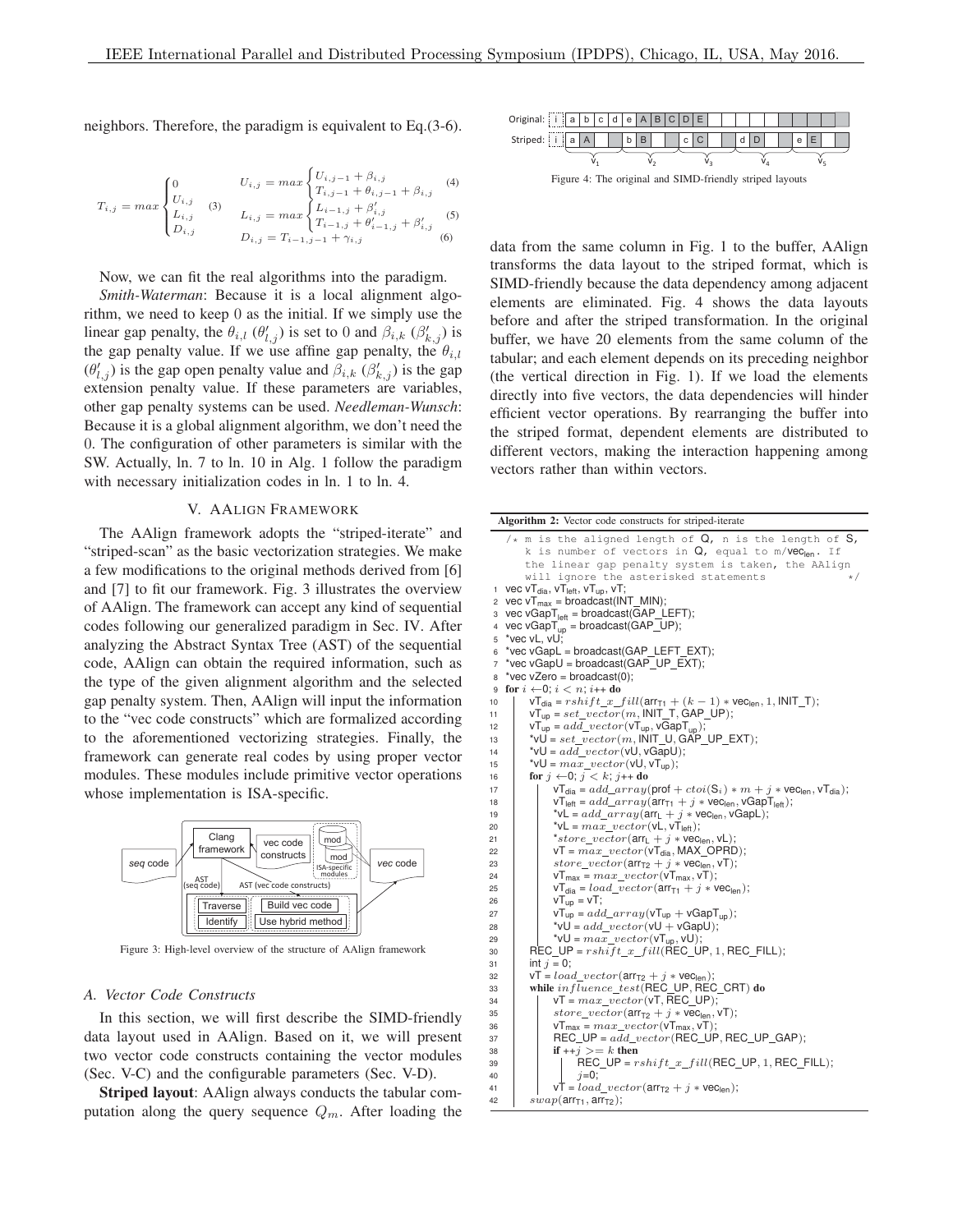Striped-iterate: This vectorizing strategy is based on [6]. The modified vector code constructs are shown in Alg. 2. We use two m-element buffers arrT1 and arrT2 to store the best-matching scores. Additionally, a  $m$ -element buffer  $arr_{L}$ stores the scores denoting best-matching with ending gap in Q. The scores denoting best-matching with ending gap in S are stored in the vector register  $T_{up}$  or  $vU$  if affine gap penalty system is taken. In this strategy, we first partially ignore the data dependencies within the buffer (along the Q) and use the predefined vectors (ln. 11 and ln. 13) to set lower bounds. In the predefined vectors  $(T_{up}$  or  $vU$ ), only first elements come from the real initialization expressions  $(INIT_T and INIT_U)$ , while other elements are derived from them and corresponding gap penalties  $(GAP_UP)$  and  $GAP\_UP\_EXT$ ). As a result, the first round of preliminary computations (ln. 16 to ln. 29) only ensures the first elements in each vector are correct (a-e cells in Fig. 4).

We need to correct the results if the updated predefined vectors affect the results (ln. 33). The re-computations of correction (ln. 34 to ln. 41) will take at most  $vec_{len}$ -1 times to ensure all the other elements in the vectors are correct. After that, we continue the for loop (ln. 9) to process the next character in S, which corresponds to another column in Fig. 1.

| Algorithm 3: Vector code constructs for striped-scan                                                                                                                                                                              |  |  |  |  |  |  |  |  |
|-----------------------------------------------------------------------------------------------------------------------------------------------------------------------------------------------------------------------------------|--|--|--|--|--|--|--|--|
| // m is the aligned length of $Q$ , n is the length of $S$ ,<br>k is number of vectors in $Q$ , equal to m/VeC <sub>len</sub> . If<br>the linear gap penalty system is taken, the AAlign<br>will ignore the asterisked statements |  |  |  |  |  |  |  |  |
| 1 vec $vT_{\text{dia}}$ , $vT_{\text{left}}$ , $vT_{\text{up}}$ , $vT$ ;                                                                                                                                                          |  |  |  |  |  |  |  |  |
| 2 vec $vT_{max}$ = broadcast(INT_MIN);                                                                                                                                                                                            |  |  |  |  |  |  |  |  |
| 3 vec vGap $T_{\text{left}}$ = broadcast(GAP_LEFT);                                                                                                                                                                               |  |  |  |  |  |  |  |  |
| 4 *vec vL:                                                                                                                                                                                                                        |  |  |  |  |  |  |  |  |
| 5 *vec vGapL = broadcast(GAP LEFT EXT);                                                                                                                                                                                           |  |  |  |  |  |  |  |  |
| $\circ$ *vec vZero = broadcast(0);                                                                                                                                                                                                |  |  |  |  |  |  |  |  |
| for $i \leftarrow 0$ ; $i < n$ ; $i++$ do<br>$\overline{7}$                                                                                                                                                                       |  |  |  |  |  |  |  |  |
| $vT_{\text{dia}} = rshift\_x\_fill(\text{arr}_{T1} + (k-1) * \text{vec}_{\text{len}}, 1, \text{INIT\_T});$<br>8                                                                                                                   |  |  |  |  |  |  |  |  |
| for $j \leftarrow 0$ ; $j < k$ ; $j++$ do<br>9                                                                                                                                                                                    |  |  |  |  |  |  |  |  |
| $vT_{\text{dia}} = add\_array(\text{prof} + ctoi(S_i) * m + j * vec_{\text{len}}, vT_{\text{dia}});$<br>10                                                                                                                        |  |  |  |  |  |  |  |  |
| $vT_{\text{left}} = add\_array(\text{arr}_{T1} + j * \text{vec}_{\text{len}}, \text{vGapT}_{\text{left}});$<br>11                                                                                                                 |  |  |  |  |  |  |  |  |
| *vL = $add\_array(\text{arr}_1 + j * \text{vec}_{\text{len}}, \text{vGapL});$<br>12                                                                                                                                               |  |  |  |  |  |  |  |  |
| $v = max\_vector(vL, vT_{\text{left}});$<br>13                                                                                                                                                                                    |  |  |  |  |  |  |  |  |
| *store_vector( $arr_L$ + j * vec <sub>len</sub> , vL);<br>14                                                                                                                                                                      |  |  |  |  |  |  |  |  |
| $vT = max \, vector(VT_{dia}, MAX \text{ OPRD});$<br>15                                                                                                                                                                           |  |  |  |  |  |  |  |  |
| store_vector( $arr_{T2}$ + j * vec <sub>len</sub> , vT);<br>16                                                                                                                                                                    |  |  |  |  |  |  |  |  |
| $vT_{dia} = load\_vector(arr_{T1} + j * vec_{len});$<br>17                                                                                                                                                                        |  |  |  |  |  |  |  |  |
| $wgt\_max\_scan(\arctan_{72}, \arccos_{can}, m, \text{INIT\_T}, \text{GAP\_UP\_EXT}, \text{GAP\_UP});$<br>18                                                                                                                      |  |  |  |  |  |  |  |  |
| for $j \leftarrow 0$ ; $j \leftarrow k$ ; $j++$ do<br>19                                                                                                                                                                          |  |  |  |  |  |  |  |  |
| $vT_{up} = load\_vector(\text{arr}_{Scan} + j * vec_{len});$<br>20                                                                                                                                                                |  |  |  |  |  |  |  |  |
| $vT = load\_vector(\text{arr}_{T2} + j * vec_{len});$<br>21                                                                                                                                                                       |  |  |  |  |  |  |  |  |
| $vT = max\_vector(vT, vT_{up});$<br>22                                                                                                                                                                                            |  |  |  |  |  |  |  |  |
| $vT_{max} = max\_vector(vT_{max}, vT);$<br>23                                                                                                                                                                                     |  |  |  |  |  |  |  |  |
| $store\_vector(\text{arr}_{T2} + j * \text{vec}_{\text{len}}, \text{vT});$<br>24                                                                                                                                                  |  |  |  |  |  |  |  |  |
| $swap(\arctan_1, arrT2)$ ;<br>25                                                                                                                                                                                                  |  |  |  |  |  |  |  |  |
|                                                                                                                                                                                                                                   |  |  |  |  |  |  |  |  |

Striped-scan: The scan strategy in AAlign is based on the GPU method [7]. We modify it by using the striped format on x86-based platforms, shown in Alg. 3. Similar with the striped-iterate, we define three  $m$ -element buffers  $arr_{T1}$ ,  $arr_{T2}$ , and  $arr_{L}$ . In addition, an extra buffer  $arr_{scan}$ is used to store the scan results. In this strategy, we first completely ignore the data dependencies within the buffer (along the Q) to do the tentative computation (ln. 9 to ln. 17). Unlike the striped-iterate, we conduct "weighted" scan over the tentative results  $\arctan \arctan 2$  and store the scan results to  $\arctan \arctan 2$ (ln. 18). Finally, we use the values in  $\arctan$  to correct the results (ln. 19 to ln. 24). After that, we continue to process the next character in  $S$  (ln. 7).

#### *B. Hybrid Method*

As we discussed in Sec. III, no one combination of the algorithms (SW or NW), vectoring strategies (iterate or scan), gap penalty systems (linear or affine) can always provide optimal performance for different pairs of input sequences. Before we provide a better solution, we investigate the reason under what circumstances a specific combination can win. We test various query sequences, whose lengths range from 100 to 36k characters. We fix the algorithm to SW and the gap penalty system to the affine gap, and change the vectoring strategies. We find that the striped-scan strategy performs better when the number of re-computations in striped-iterate is around 1.5 times more on MIC, and 2.5 times on Haswell (For other combinations of algorithms and gap systems, the ratios are similar due to the similar computational pattern and workloads). Generally, if the best-matching score before the re-computations is high, meaning that the two input sequences may be close to each other, the striped-iterate has to carefully and iteratively check each position with more re-computation steps in order to eliminate the false negative; while in striped-scan, no matter what the matching scores are, the fix number of re-computations are needed. Paradoxically, we cannot rely on this observation to determine which strategy should be taken, because unless we finish the alignment algorithm and get the real matching scores, we don't know how similar or dissimilar in the input pair of sequences, or even in a specific rang of pairs.

In the paper, we propose an input-agnostic hybrid method that can automatically select the efficient vectorizing strategy at the runtime. Our hybrid method starts from the stripediterate strategy, in which we maintain a counter to record the number of re-computations. When the counter exceeds the configured threshold, the method will switch to the striped-scan. For example, based on the experiments for the combination of SW with the affine gap presented in the previous paragraph, we set the threshold to be 2 for MIC and 3 for Haswell CPU. However, switching back from stripedscan to striped-iterate is nontrivial, because we don't know the amount of re-computations for striped-iterate when the algorithm is working in the striped-scan mode. Alternatively, we design a solution to "probe" the re-computation overhead at a configurable interval *stride*. That way, after processing *stride* characters in the subject sequence using the stripedscan, we tentatively switch back to the striped-iterate and rely on the counter to determine the next switch. Once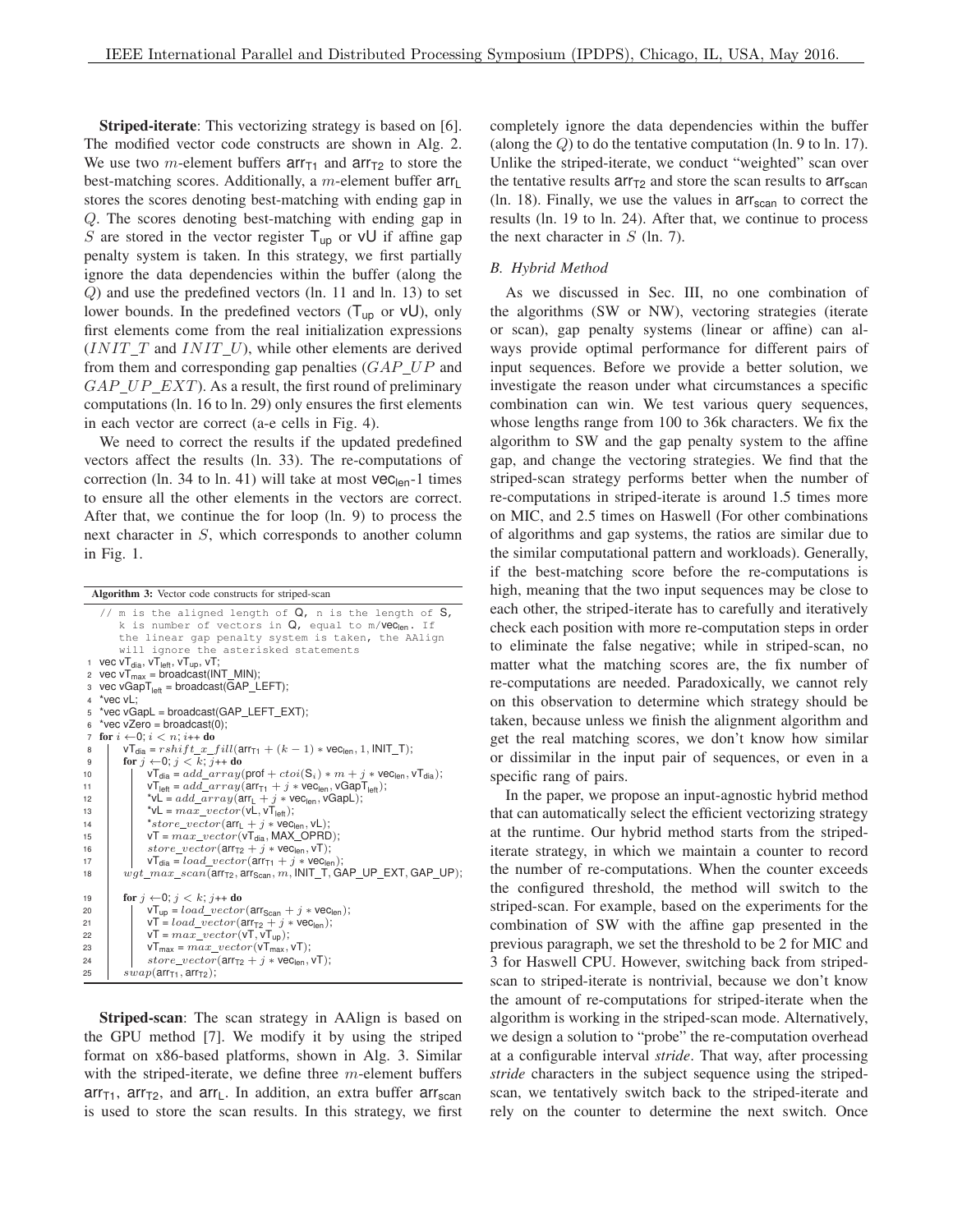the counter is above the threshold, we switch back again to the striped-scan for another round of processing *stride* characters. Otherwise, our method will stay in the stripediterate mode and continue checking the counter.

Fig. 5 shows an example of the hybrid method. If we only rely on the striped-iterate method, the re-computations in the middle part of the subject sequence will kill the performance due to the overhead of re-computations. In contrast, if we only use the striped-scan, the benefits of the head and tail parts in the striped-iterate will be wasted. Our hybrid method uses the counter to find the amount of re-computations is above the threshold around processing the 800-th character, and thus switch to striped-scan method. Then, it will probe the counter periodically by going back to the iterate method until the counter drops below the threshold or the end of the sequence S is achieved.



One may wonder why the hybrid mechanism starts from the striped-iterate, conservatively switches from stripediterate to striped-scan only when the counter exceeds the threshold, and aggressively switches back by using the proactive probe. The reason is related with the characteristics of sequence search: although the sequence alignment is designed to find similar sequences of databases for the input query, it cannot identify too many similar sequences because statistically most of the sequences of databases are dissimilar with a specific input. Even if a sequence is determined similar to the input, their exactly match regions are few. Considering the much faster convergence speed of stripediterate for dissimilar pairs, we prefer it, and conservatively switch to striped-scan only when we find current aligned regions are highly matched.

## *C. Vector Modules*

We have already seen the usage of the vector modules in Alg. 2 and Alg. 3. These vector modules are designed to express the required primitive vector operations in our vector code constructs and hide the ISA-specific vector instruction details. Therefore, when the platform changes, AAlign only needs to re-link the vector code to the proper set of vector modules. Tab. I defines the vector primitive modules. The first group of modules are designed to conduct basic vector operations over given arrays or vectors. Specifically, they are wrapper functions of the directly-mapped ISA intrinsics. As a contrast, the second group of modules carry out an application-specific operations, customized to our formalized vector code constructs.

Table I: The vector modules in AAlign

| <b>Module Name</b>                                                          | <b>Description</b>                                        |  |  |  |  |  |  |  |
|-----------------------------------------------------------------------------|-----------------------------------------------------------|--|--|--|--|--|--|--|
| <b>Basic Vector Operation API</b>                                           |                                                           |  |  |  |  |  |  |  |
| load vector(void *ad);                                                      | Load/store a vector from/to the memory address            |  |  |  |  |  |  |  |
| store_vector(void *ad, vec v);                                              | ad, which can be char*, short*, or int*                   |  |  |  |  |  |  |  |
|                                                                             | (the same below)                                          |  |  |  |  |  |  |  |
| add_vector(vec va, vec v);                                                  | Add a vector of va or from the memory address             |  |  |  |  |  |  |  |
| add_array(void *ad, vec v);                                                 | <i>ad</i> by vector <i>v</i> ,                            |  |  |  |  |  |  |  |
| $max\_vector(vec v1, )$ ;                                                   | Take any count of input vectors, and return               |  |  |  |  |  |  |  |
|                                                                             | the vector with largest integers in each aligned          |  |  |  |  |  |  |  |
|                                                                             | position                                                  |  |  |  |  |  |  |  |
|                                                                             | <b>App-specific Vector Operation API</b>                  |  |  |  |  |  |  |  |
| set_vector(int m, int i, int g);                                            | Init a new vector, in which i is the default $T_{i,j}$    |  |  |  |  |  |  |  |
|                                                                             | or $F_{i,j}$ value when j=0, g is their correspond-       |  |  |  |  |  |  |  |
|                                                                             | ing gap $\beta_{i,j}$ or $\theta_{i,j}$                   |  |  |  |  |  |  |  |
| rshift x fill(vec $v$ , int $n$ , );                                        | Right shift the vector of $v$ or loaded from <i>ad</i> by |  |  |  |  |  |  |  |
| rshift_x_fill(void $*ad$ , int <i>n</i> ,                                   | $n$ of positions and fill the gaps with specified         |  |  |  |  |  |  |  |
| );                                                                          | values                                                    |  |  |  |  |  |  |  |
| influence_test(vec va, vec vb);                                             | Check if vector $va$ can affect the values in $vb$        |  |  |  |  |  |  |  |
| wgt_max_scan(void *in, void                                                 | "weighted" max-scan over the values in in of              |  |  |  |  |  |  |  |
| * <i>out</i> , int <i>m</i> , int <i>i</i> , int <i>g</i> , int <i>G</i> ); | the striped format, store the results to <i>out. i</i> is |  |  |  |  |  |  |  |
|                                                                             | the default $T_{i,j}$ value when j=0, g, G are the        |  |  |  |  |  |  |  |
|                                                                             | corresponding $\beta_{i,j}$ , $\theta_{i,j}$              |  |  |  |  |  |  |  |

*set vector*: is to set the lower-bound vector in the stripediterate strategy. Fig. 6 shows that AAlign will set the first value of the lower-bound vector to be the initial value  $i$ Then, the lower-bound values of the rest are set to be  $i + l * k * g$ , where l is the element's index, k is the total number of vectors, and  $g$  is the associate gap penalty. The implementation of the module is to use the proper \_mm256/512\_set instrinsics.



*rshift\_x\_fill*: is to right shift the vector elements with the value  $x$  filled. AAlign uses this module to adjust the data dependencies between vectors. As shown in Fig. 6, the 1st round of computation can ensure the values in the first column (a-e cells) are correct, since they are calculated based on the real initial value i. Therefore, the test of the need for correction is required. Before that, we observe that in the 2nd round, the current "true" value e would affect A according to the original layout in Fig. 4. As a result, we shift the vector  $v_5$  to right by 1 position and fill the gap using a small enough number  $x$  to make sure there is no influence caused by it.

The implementation is essentially a combination of datareordering operations. However, the selection of instructions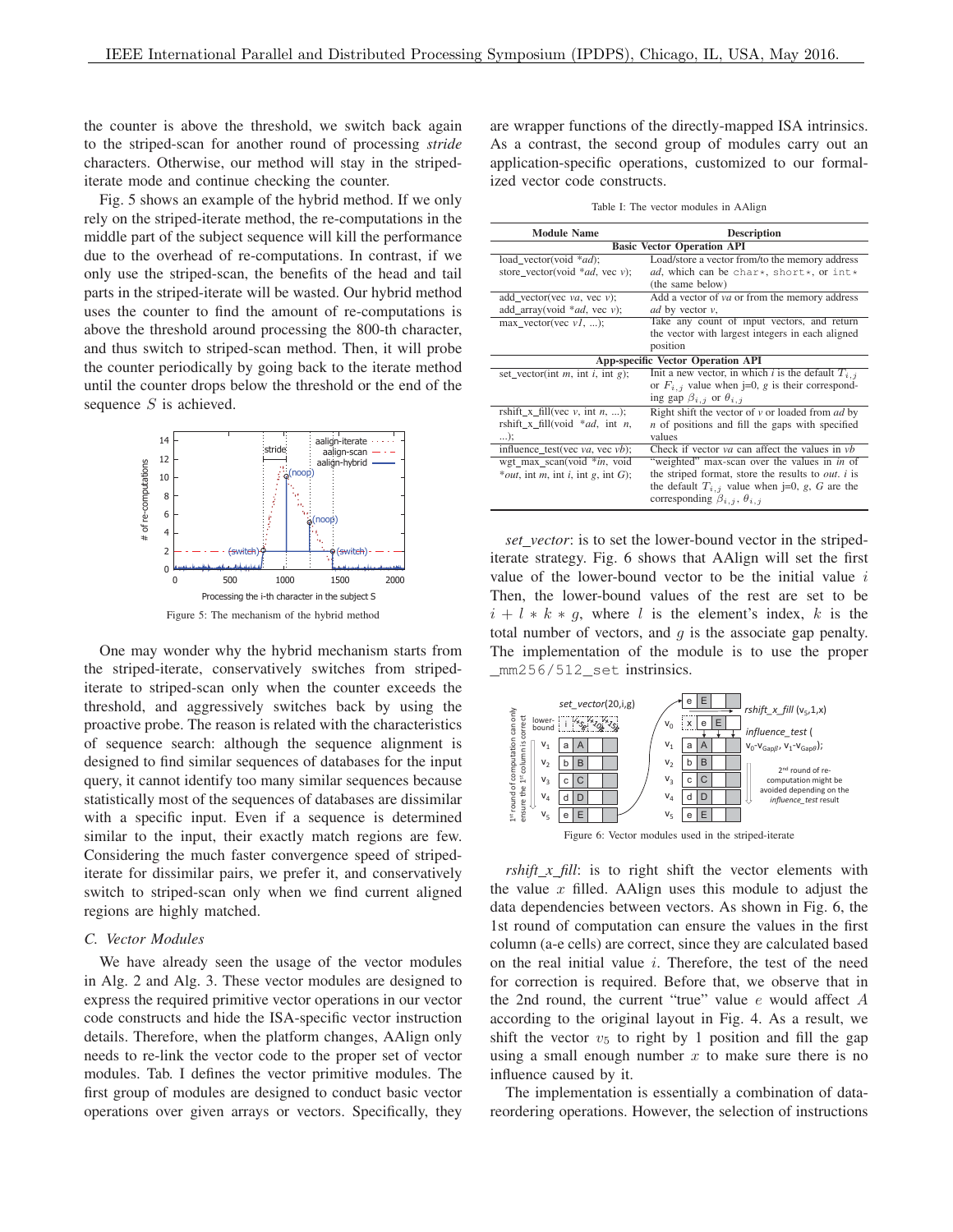is quite different because of different ISAs and desired data types. Fig. 7 shows how to achieve the same functionality with different intrinsics. Because the shortest integer data type supported by IMCI is 32-bit, we only show IMCI with 32-bit int, which uses a combination of the cross 128-bit lane *permutevar* and *swizzle* intrinsics. As a contrast, we directly *insert* the value x after the *permutevar* completes on AVX2 with 32-bit int. If we work on the 16-bit values, there is no equivalent *permutevar* intrinsics so that we use *shufflehi/hi*, *permute8x32* and *blend* intrinsics for this functionality, followed by the *insert*.

|                                       | 3 | 5                              | 6 |   | 8 |                 |                 |          |   | 9   10   11   12   13   14   15   16 |   |       |                     | rshift x fill (IMCI 32-bit int) |
|---------------------------------------|---|--------------------------------|---|---|---|-----------------|-----------------|----------|---|--------------------------------------|---|-------|---------------------|---------------------------------|
| 16                                    |   |                                | 5 | 6 |   | 8               | 9               |          |   |                                      |   |       | 10 11 12 13 14 15   | m512 permutevar epi32           |
| x<br>x                                |   | $\boldsymbol{\mathsf{x}}$<br>x | x | X | X | x               | X               | $\times$ | X | $\mathsf{x}$                         | x | x     | x                   | m512 set1 epi32                 |
|                                       |   |                                | 5 | 6 |   | 8               | 9               |          |   |                                      |   |       | 10 11 12 13 14 15   | m512 mask swizzle epi32         |
|                                       |   |                                | 3 | 5 | 6 | 7               | 8               |          |   |                                      |   |       |                     | rshift x fill (AVX2 32-bit int) |
|                                       |   |                                | 3 |   | 5 | 6               |                 |          |   |                                      |   |       |                     | m256 permutevar epi32           |
| m256 insert epi32<br>3<br>5<br>6<br>x |   |                                |   |   |   |                 |                 |          |   |                                      |   |       |                     |                                 |
|                                       |   |                                |   |   |   |                 |                 |          |   |                                      |   |       |                     |                                 |
|                                       |   |                                |   |   |   |                 | 10 <sup>1</sup> |          |   |                                      |   |       | 11 12 13 14 15 16   | rshift x fill (AVX2 16-bit int) |
|                                       |   | 8                              | 5 | 6 |   | 12 <sub>1</sub> | 9               |          |   |                                      |   |       | $10$ 11 16 13 14 15 | m256 shufflehi/lo epi16         |
| 16                                    |   | 15                             |   |   | 3 | 8               | 5               | 6        |   | 12                                   | 9 | 10 11 |                     | m256 permutevar8x32 epi16       |
| 16                                    |   |                                |   |   |   | 8               |                 | 10       |   |                                      |   |       | 15                  | m256 blend epi16                |

Figure 7: Example of chosen ISA intrinsics for *rshift\_x\_fill* (only *blend* operations are shown with arrows)

*influence test* checks if an extra re-computation of correction is necessary in the striped-iterate method. Specifically, the module is a vector comparison. The comparison results containing 1s mean the 1st operand will affect the 2nd one. In IMCI, the results are stored in a 16-bit mask and then we simply check if this value is larger than 0 or not. However, in AVX2, the "mask" is stored in a 256-bit vector, and there is no single instruction to peek how many set bits inside. Our solution is to split the vector to two 128-bit SSE vectors and use the intrinsic \_mm\_test\_all\_zeros to detect if there are set bits.

*wgt max scan* implements the "weighted" scan along the buffer holding the tentative results (denoted as  $\tilde{T}_{i,j}$  and stored in  $\arctan \arctan 18$  of Alg. 3). Mathematically, we perform the calculation of  $max_{0 \le l < j} (\tilde{T}_{i,l} + \theta_{i,l} +$  $\sum_{k=l+1}^{j} \beta_{i,k}$ ). For simplicity, let's suppose  $\hat{\theta}_{i,l}$ ,  $\beta_{i,k}$  are two constants  $\theta$  and  $\beta$  and only use 8 characters as the example for the striped sequence shown in Fig. 4. In Fig. 8, we use three steps to achieve the *wgt max scan*. First, we conduct a preliminary round of inter-vector weighted scan on  $v_1$  and  $v_2$  with initial weight  $θ + β$  and extensive weight  $β$ . The results will be stored in the intermediate vectors  $u_1$  and  $u_2$ . Second, an intra-vector and exclusive weighted scan is performed on vector  $u_2$  with the weight of  $k * \beta$ , where k is the total number of vectors. The results are stored in s. Third, the last round of inter-vector and exclusive weighted broadcast is performed on  $s$ ,  $u_1$  and  $u_2$  with the weight of β. The final scan results are stored in  $\arctan \frac{1}{11}$ .



Figure 8: Orchestration mechanism in the *wgt max scan* (Maximum operations are applied on each cell)

## *D. Code Translation*

The AAlign framework takes the sequential codes following our generalized paradigm as the input. After the analysis of the codes, the framework will decide how to modify the vector code constructs. We make use of Clang driver [10] to create the Abstract Syntax Tree (AST) for both the sequential codes and vector code constructs, shown in Fig. 3. To traverse the trees, we build our Matcher and Visitor classes in Clang's AST Consumer class. Once the information from the AST nodes of interest is identified and retrieved, we use our Rewriter class to modify the AST tree of the vector code constructs with the information and its derivative results. Note, present framework only supports the constant gap penalties (e.g.,  $\beta_{i,k}$ ,  $\theta_{i,l}$ ). We will leave it to future work to support variable penalties used in, for example, the dynamic time warping (DTW) algorithm.

Tab. II shows the configurable expressions in Alg. 2 and Alg. 3. The information can be retrieved from the sequential codes in four groups: 1. Identify which type of the pairwise alignment algorithm is used: local or global. This can be done by checking if there is a constant  $0$  set to  $T$  or not. 2. Identify what kind of gap penalty system is used. We can check if  $\theta$  is set to 0 or not (row 1-4 in Tab.II). 3. Learn how to initialize the boundary values (row 5,6). 4. Derive other information of how to organize the vectors (row 7-11). After the vector code constructs have been rewritten, we use the hybrid method to generate our pairwise sequence alignment kernels.

# *E. Multi-threaded Version*

The AAlign framework can also utilize the thread-level parallelism of the multi- and many-cores to align a given query with all subject sequences in a database. We first assign the generated kernel to each thread, and a thread will get a subject sequence from the database to conduct the alignment until all subject sequences are aligned. After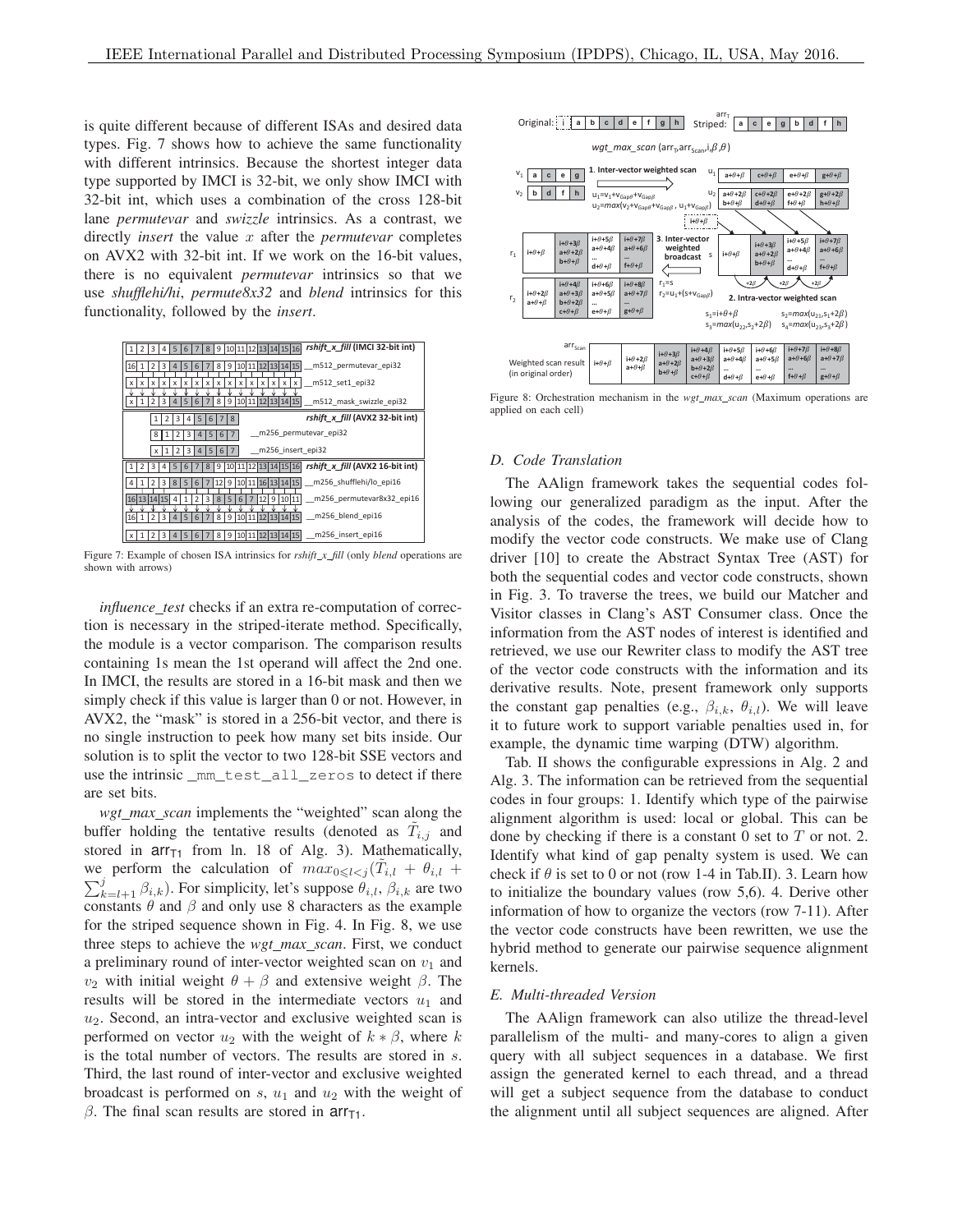

Figure 9: AAlign codes vs. Baseline sequential codes. The baselines are different and they are optimized to follow the similar logic with the corresponding AAlign codes.

Table II: Configurable expressions in vector code contructs

| <b>Expression</b>   | Description & Format                                                                     | Example*                   |
|---------------------|------------------------------------------------------------------------------------------|----------------------------|
| <b>GAP LEFT</b>     | Gap penalty from the left $T$ cell (i.e.<br>$\theta' + \beta'$ ; constants or variables  | $GAPOPEN$ (ln.7)           |
| GAP_UP              | Gap penalty from the upper $T$ cell (i.e.<br>$(\theta + \beta)$ ; constants or variables | $GAP_{OPFN}$ (ln.8)        |
| <b>GAP LEFT EXT</b> | Gap penalty from the left L cell (i.e. $\beta'$ );<br>constants or variables             | $GAP_{FXT}$ (ln.7)         |
| GAP UP EXT          | Gap penalty from the upper U cell (i.e. $\beta$ );<br>constants or variables             | $GAP_{FXT}$ (ln.8)         |
| INIT T              | Upper boundary value of $T$ cell; func(i)                                                | $0$ (ln.2)                 |
| INIT U              | Upper boundary value of $U$ cell; func $(i)$                                             | $0$ (ln.2)                 |
| <b>MAX OPRD</b>     | Operands required by the max operation;<br>$vec$ variables                               | vU, vL, vZero              |
| <b>REC FILL</b>     | Value to fill the right shifted gap; constant                                            | $GAPOPEN$ (ln.8)           |
| <b>REC UP</b>       | Operand for checking the re-computation;<br>$vec$ variable                               | vU                         |
| <b>REC UP GAP</b>   | Gap operand for REC_UP; vec variable                                                     | vGapU                      |
| <b>REC CRIT</b>     | Criterion for checking re-computation; vec<br>variable                                   | vGapT <sub>up</sub> -vGapU |
|                     | *: The examples are fetched or derived from Alg. 1                                       |                            |

we sort the database by the subject sequence length, this dynamic binding mechanism is extremely efficient because of the load balance among threads. For the implementation, we don't need to create the profile array of substitution matrix for the query every time (prof in ln. 17 of Alg. 2 or ln. 10 of Alg. 3). Therefore, the only change of the kernel is to extract the part of building profile array and perform it once before launching multiple threads.

## VI. EVALUATION

In the section, we evaluate the AAlign-generated pairwise sequence alignment codes on Haswell CPU and Knights Corner MIC. For Haswell, we use 2 sockets of E5-2680 v3, which totally contain 24 cores running on 2.5 GHz with 128 GB DDR3 memory. Each core has 32 KB L1, 256 KB L2, and shares 30 MB L3 cache. For MIC, we use the Intel Xeon Phi 5110P coprocessor in the *native* mode. The coprocessor consists of 60 cores running on 1.05 GHz with 8 GB GDDR5 memory, and each core includes 32 KB L1 and 512 KB L2 cache. We use icpc in Intel compiler 15.3 with *-O3* option to compile the codes. To specialize the desired vector ISA, we also include *-xCORE-AVX2* for CPU and *-mmic* for MIC. All the sequences are from NCBI-protein database [11]. The number of characters is integrated into the query name.

Our objectives include the following: (1) compare

AAlign-generated codes with the optimized sequential codes; (2) compare our proposed hybrid method with the iterate and scan methods, respectively, and (3) compare multi-threaded versions of AAlign-generated codes with existing state-of-the-art tools.

# *A. Speedups from Our Framework*

We first compare the AAlign-generated codes (32-bit int) with the sequential codes (32-bit int) to evaluate the vectorization efficiency. The subject sequence is a Q282. The sequential codes are following the same logic of the vector codes. We also add "#pragma vector always" in the innerloop of the codes. The speedups, shown in Fig. 9, are the performance benefits brought by the AAlign using stripediterate and striped-scan respectively. By using the stripedscan, the SW and NW can achieve an average of 4.8 and 13.6-fold speedups over the sequential codes on CPU and MIC respectively. In contrast, the speedups of the stripediterate SW and NW vary in a wider range of 4.7 to 10-fold on CPU and 9.5 to 25.9-fold on MIC. The superlinear speedups of the striped-iterate are mainly because the striped-iterate avoids a considerable amount of computation along the Q if the *influence\_test* fails.

We can see that the performance variance of the stripedscan is smaller than the striped-iterate. For example, though the SW approximates the NW in terms of computational workloads, the performance of the striped-iterate SW-affine (Fig. 9c) and NW-affine (Fig. 9d) changes a lot, while the striped-scan keeps relatively consistent. Actually, the performance difference of the two methods depends on the processed numerical values which are affected by the algorithms, gap systems, and input sequences.

# *B. Performance for Pairwise Alignment*

In the preceding section, we observe that the algorithm and gap penalty system will affect the choice of the better vectorizing strategy. This section changes the input sequences. We first borrow the concepts of query coverage (QC) and max identity (MI) [12] from the bioinformatics community to describe the similarity of the input sequences. QC means the percent of query sequence Q overlapping the subject  $S$ , while the MI is the percentage of the similarity between  $Q$  and  $S$  over the length of the overlapped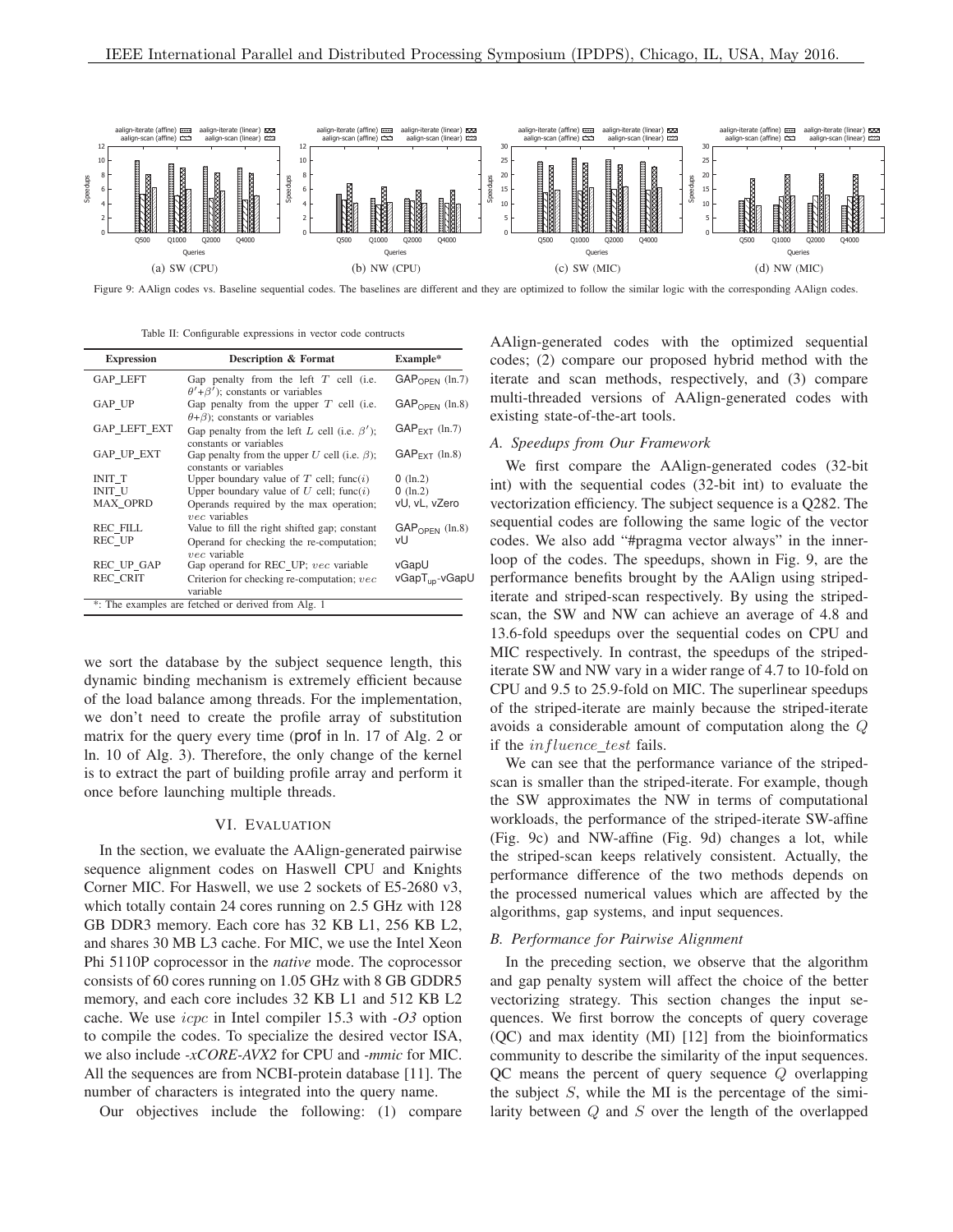

Figure 10: AAlign codes using striped-iterate, striped-scan, and hybrid method. The x-axis represents the similarity of the two sequences using the format of QC\_MI in which the query coverage (QC) and max identity (MI) metrics are in three levels: high ( $>70\%$ ), medium (70%-30%), and low( $<$ 30%)

area. Additionally, we define three ranges of  $hi$  (>70%),  $md(30\% - 70\%)$ , and  $lo(\lt; 30\%)$ . That way, we have nine combinations of QC MI to represent the similarity and dissimilarity of two input sequences. For example,  $lo_hi$ means only a small portion of two sequences overlaps each other, but the overlapped areas are highly similar. In the experiment, we use Q2000 against the "nr" database using NCBI-BLAST [12] and pick out nine typical subjects for the aforementioned criteria.

Fig. 10 shows the performance of AAlign using different vectorizing strategies, including striped-iterate, striped-scan, and hybrid, on CPU and MIC. For the alignment algorithms with linear gap penalty, the striped-iterate method always outperforms the striped-scan, because the effects of the zero  $\theta$  cause the number of re-computations falling into a very small number. The results also show that with the linear gap penalty, our hybrid method will fall back to the stripediterate and has very similar performance with it. For the algorithms with affine gap penalty, the striped-scan is better than the striped-iterate when two sequences have high or medium scores of QC and MI, meaning that the input sequences are very similar. For example, for the sequences labeled as *hi hi*, *hi md*, *md hi*, *md md*, in Fig. 10b, 10d, 10f, and 10h, striped-scan is the better solution, thanks to its fixed rounds of re-computation. In the cases of the NW with the affine gap, the striped-scan can deliver up to 3.5 fold speedup on MIC and up to 1.9 fold speedup on CPU over the striped-iterate. For other inputs (dissimilar input sequences), the striped-iterate is better. Because the hybrid method can automatically switch to the better solution, in most test cases, the hybrid method has better performance than either of the striped-iterate and striped-scan method. In the corner cases, the hybrid method approximates to the better solution instead of the worse one.

## *C. Performance for Multi-threaded Codes*

In the section, we compare AAlign's multi-threaded SW with affine gap penalty system with the tools of SWPS3 and SWAPHI. The database is the "swiss-prot" containing more than 570k sequences [13]. SWPS3 [4] uses a modified version of the striped-iterate method working on CPUs. The buffers of the table  $T$  are of char and short data types. SWAPHI [5] supports both inter-sequence and intrasequence vectorization in the multi-threaded on MIC. In the experiment, we only focus on their intra-sequence method of int data type. Correspondingly, we use our generated kernel of short and int data type on CPU and MIC respectively.



Figure 11: AAlign Smith-Waterman w/ affine gap vs. existing highly-optimized tools in billion cell updates per second (GCUPS)

Fig. 11 presents the results of AAlign SW algorithms comparing with the two highly-optimized tools. On the CPU, the generated AAlign codes can outperform the SWPS3 for up to 2.5 times, especially for the short query sequences. However, in Fig. 11a, for the long sequences Q4000, SWPS3 is better. This mainly because rather than working entirely